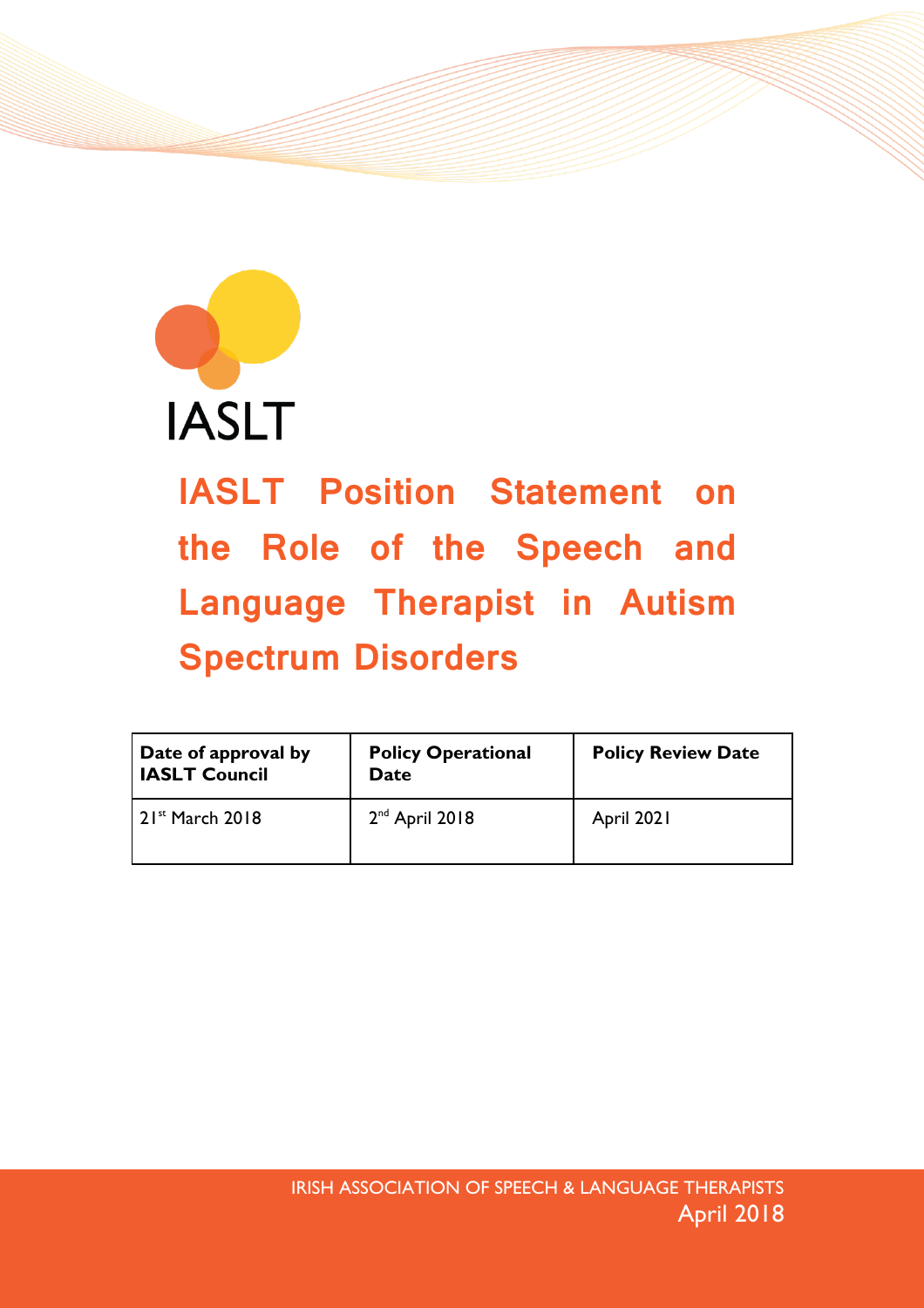## Position Statement

### **The IASLT hold the position that:**

Speech and Language Therapists (SLTs) hold the necessary clinical competencies in the screening, diagnosing and treatment of Autism Spectrum Disorders (ASD) as members of inter-professional clinical teams.

The unique contributions of SLTs are fundamental to effective and comprehensive ASD diagnostic assessments and subsequent interventions. SLTs are experts in speech, language, social communication and social interaction. The expert knowledge held by SLTs plays a critical role in the differential diagnosis and treatment of ASD.

# Executive Summary

This statement has been written by the Irish Association of Speech and Language Therapists (IASLT) to educate Speech and Language Therapists (SLTs), all relevant stakeholders and the public regarding IASLTs position with respect to the role of the SLT in Autism Spectrum Disorders.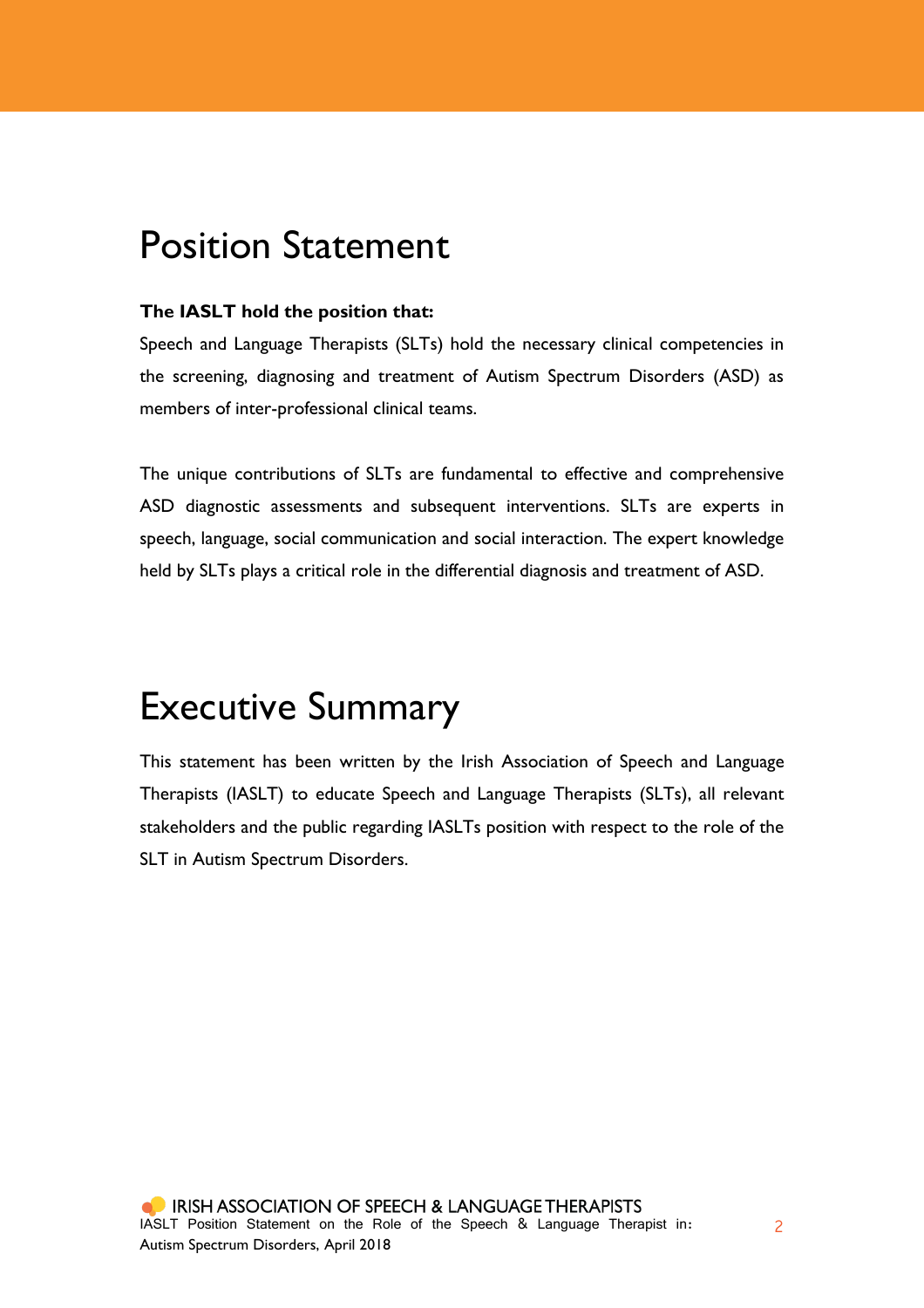## Table of Contents

| <b>Section</b>           | Page No. |
|--------------------------|----------|
| <b>Committee Members</b> | Page 4   |
| 1.0 Background           | Page 5   |
| 2.0 Recommendations      | Page 7   |
| 3.0 References           | Page 10  |

**A position statement represents the direction IASLT has taken on a particular topic or provides guidelines for particular areas of practice. These positions are time-bound, representing the thinking at a particular point in time.**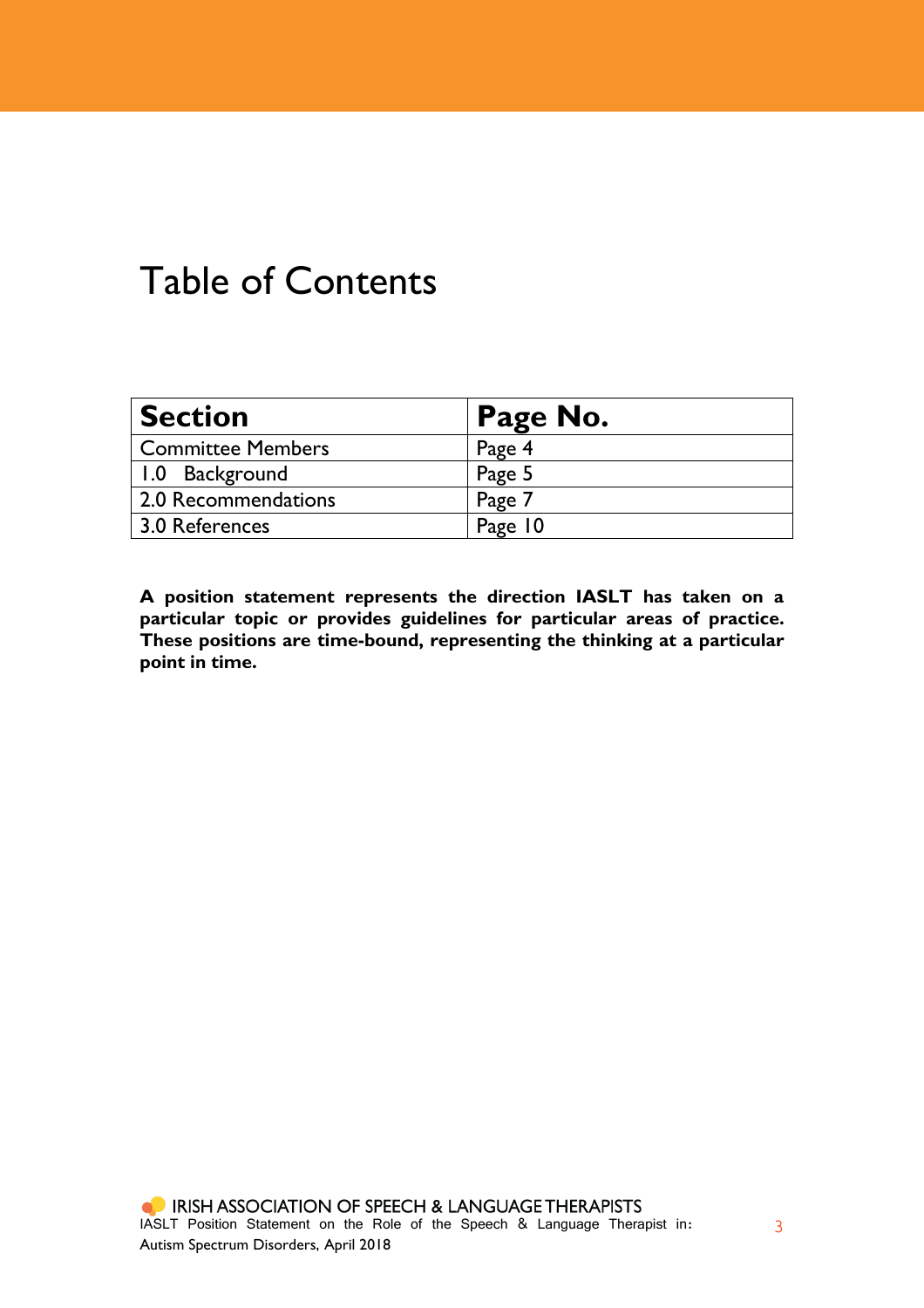## Committee Members

A call to IASLT members was undertaken in January 2018. IASLT members working with people with Autism Spectrum Disorders across different services were selected with representation from each of the 9 CHO areas. One face-to-face meeting took place in Portlaoise on February 2<sup>nd</sup>, 2018; additional work was completed via email. Committee Members included the following IASLT Full Members:

Vickie Kirkpatrick MIASLT, Senior SLT (Committee Chair) *CORU Registration:* SL019365

Maria Gleeson MIASLT, Senior SLT *CORU Registration:* SL015619

Anna McLeod MIASLT, Senior SLT *CORU Registration:* SL018152

James Degabriele MIASLT, Senior SLT *CORU Registration:* SL012891

Mary McMahon MIASLT, Senior SLT *CORU Registration:* SL019786

Nicky Dyson MIASLT, Senior SLT *CORU Registration:* SL015110

Patricia Hall MIASLT, SLT Manager *CORU Registration:* SL019145

Tracy Power Coburn MIASLT, Senior SLT *CORU Registration:* SL015416

Suzanne Kirwan MIASLT, Senior SLT *CORU Registration:* SL018403

4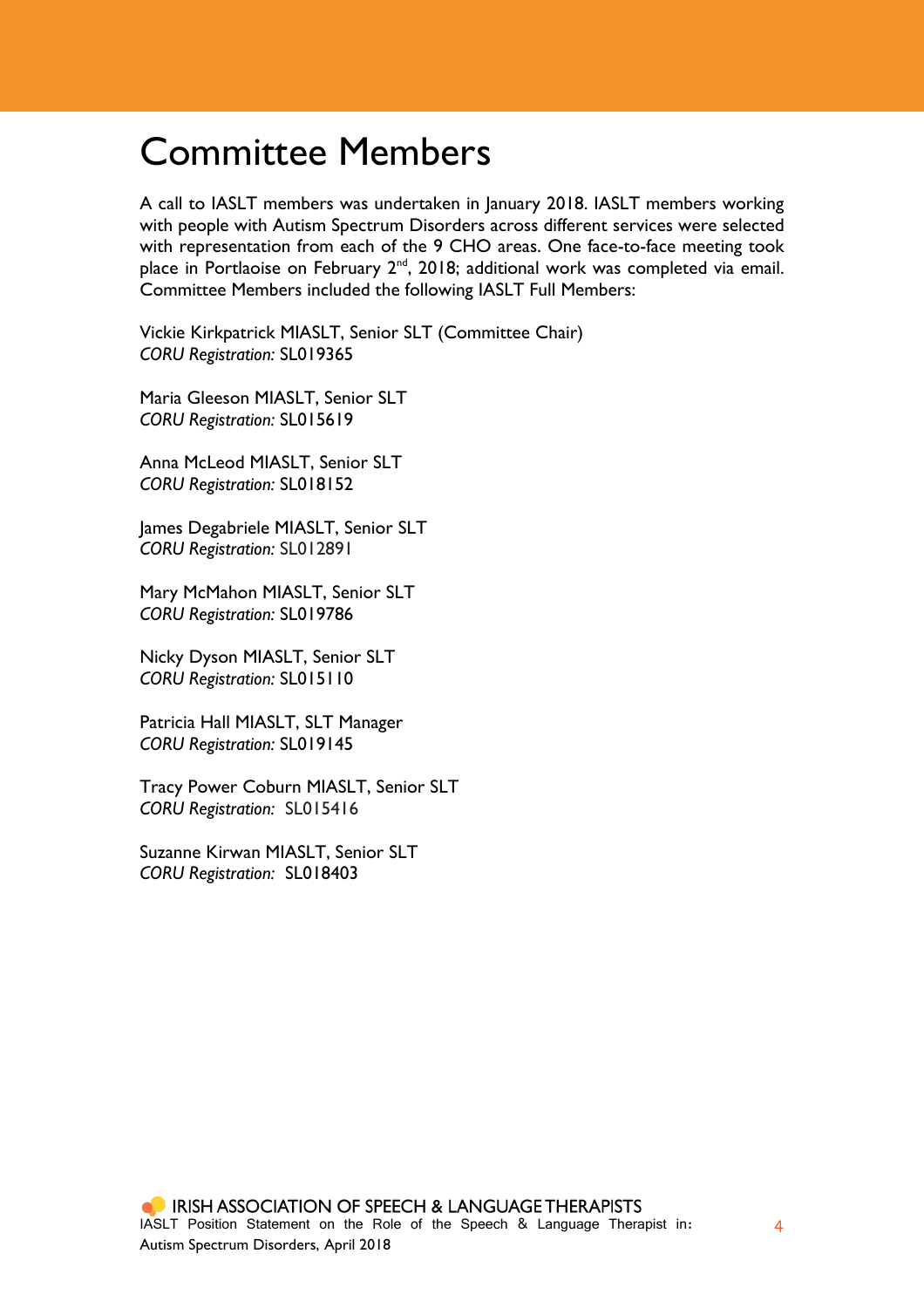# 1.0 Background

The IASLT is the recognised professional body for Speech and Language Therapists (SLTs) in the Republic of Ireland. One of the key functions of the IASLT is to represent the views of its members, to inform the general public and to compile position statements in relation to the provision of SLT services for the best interests of service users. Working groups are routinely convened to develop position papers in response to events relevant to SLTs, both within and outside the SLT profession. This working group was established in February 2018.

In 2012, the *National Review of Autism Services Past, Present and Way Forward*, examined a number of issues relating to ASD services across the lifespan from diagnosis to service provision. Gaps in service provision were identified as well as the need for a consistent clear pathway for individuals to access services in the least restrictive way. It highlighted how the individual and their family should be the focus and the centre of the service provision. The review recommends a multidisciplinary approach and names SLT as a member of the multidisciplinary team.

## 1.1 Current Situation

In August 2017 Minister for Health and Children, Simon Harris tasked the Health Service Executive (HSE) to undertake a review of ASD services under the ASD Bill which was passed by Seanad Éireann in July 2017. The Bill entitled an Act to provide for the development and implementation of a cross-departmental, multi-agency Autism Spectrum Disorder Strategy and to provide for related matters.

The Autism Spectrum Disorder Strategy "shall set out how the needs of persons with autism spectrum disorder are to be addressed throughout their lives." as well as establishing "a clear system of accountability and scrutiny relating to the provision of services to persons with autism spectrum disorder." (Autism Spectrum Disorder Bill: 4). The Bill clearly provides for the role of SLTs in the diagnosis and treatment of Autism Spectrum Disorders. The HSE Clinical Reference Group was established and terms of reference for the ASD review may be found at: <https://www.hse.ie/eng/services/list/4/disability/autism-review/>

Current diagnostic practices for ASD vary widely within and across services and regions in Ireland. On 19/01/2018 the HSE circulated its second draft of an ASD Diagnostic Protocol as part of the Development of a National Operations Protocol in respect of Assessment of Autism Spectrum Disorder. The IASLT ASD Working Group submitted written feedback on 15/02/2018.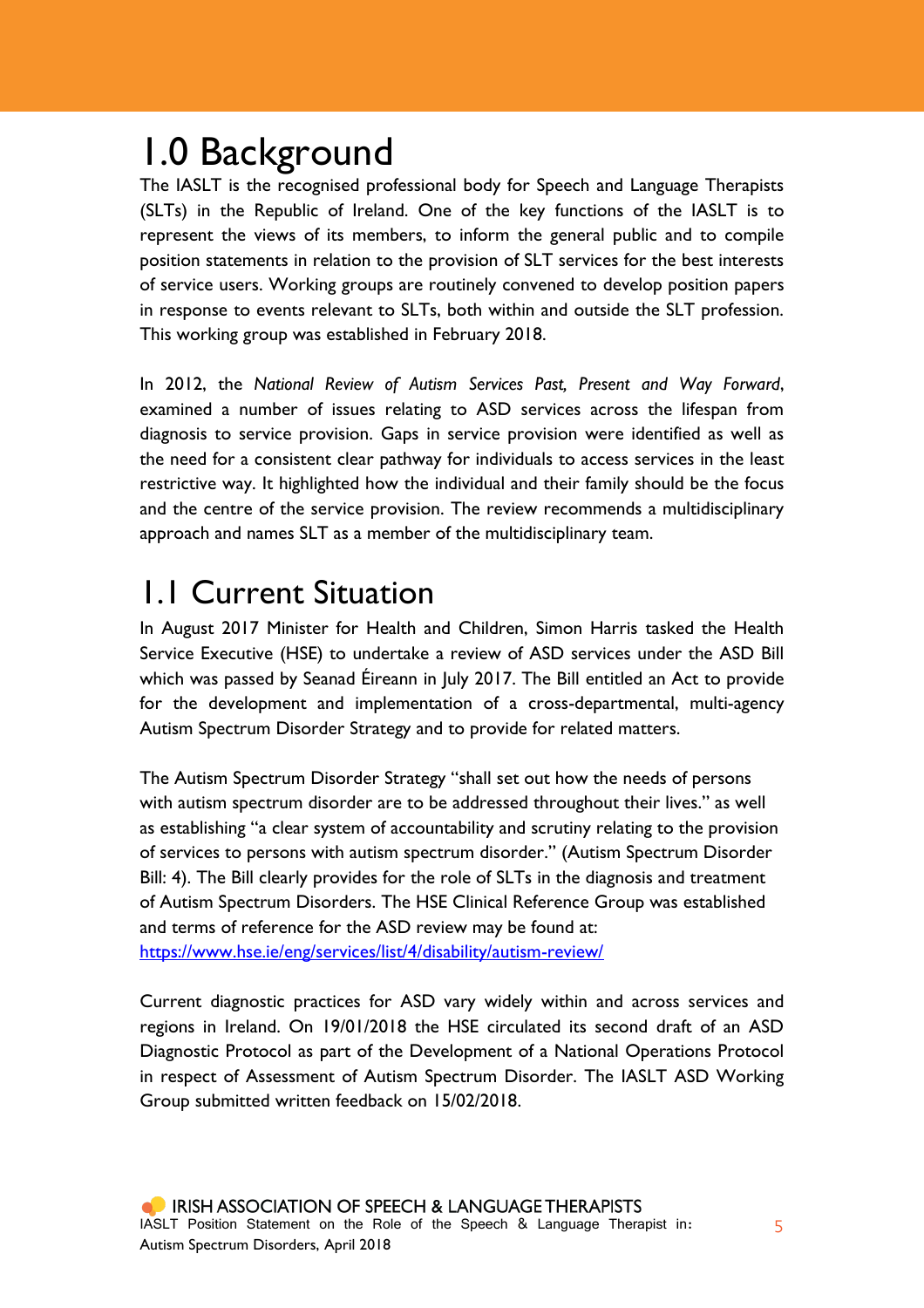On I<sup>st</sup> March, 2018, the HSE National Disability Children & Families Team, Social Care Division emailed IASLT stating that the above draft HSE ASD Diagnostic Protocol had been 'stood down'. They wrote: "… In light of **New Ways of Working**, which is about enhancing/embedding integrated & person-centred health & social care provision in each CHO; & the establishment of Community Services, senior management will be developing a Community Services for Children (service improvement) work stream, including reviewing ASD service provision. To avoid confusion or duplication of effort, we will be handing over our work to senior management (e.g., a draft of our ASD diagnostic protocol that will serve as a discussion paper, along with a high level summary of recent feedback). In this context, last month we stood down our ASD diagnostic protocol clinical reference group."

At the time of publication of this IASLT position statement, neither further correspondence nor additional information had been received about the above announced initiative "**New Ways of Working".**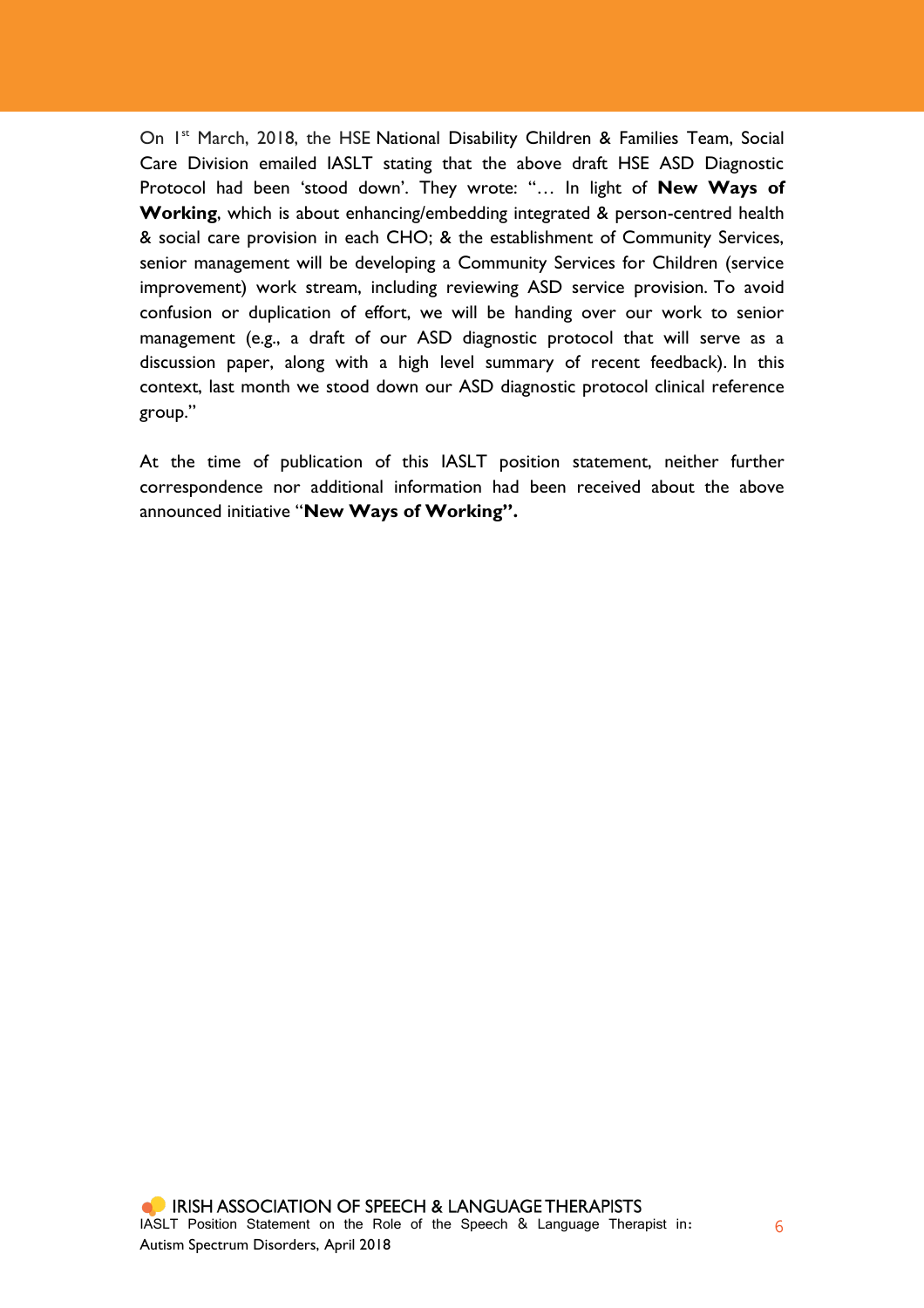# 2.0 Recommendations

SLTs who hold clinical competencies in ASD should be considered as core members of ASD diagnostic and intervention teams. The role of the SLT should be understood and respected by all members of the multidisciplinary team and management.

It is the duty of the Speech and Language Therapist to keep up to date with evidence-based clinical approaches, recent literature in their field, practices carried out by their peers, to work within the scope of practice and adhere to the IASLT Code of Professional Conduct and Ethics (IASLT, 2015). Under the Health and Social Care Professionals Act, 2005 all SLTs practicing in the Republic of Ireland must hold registration with the Health and Social Care Regulator: CORU.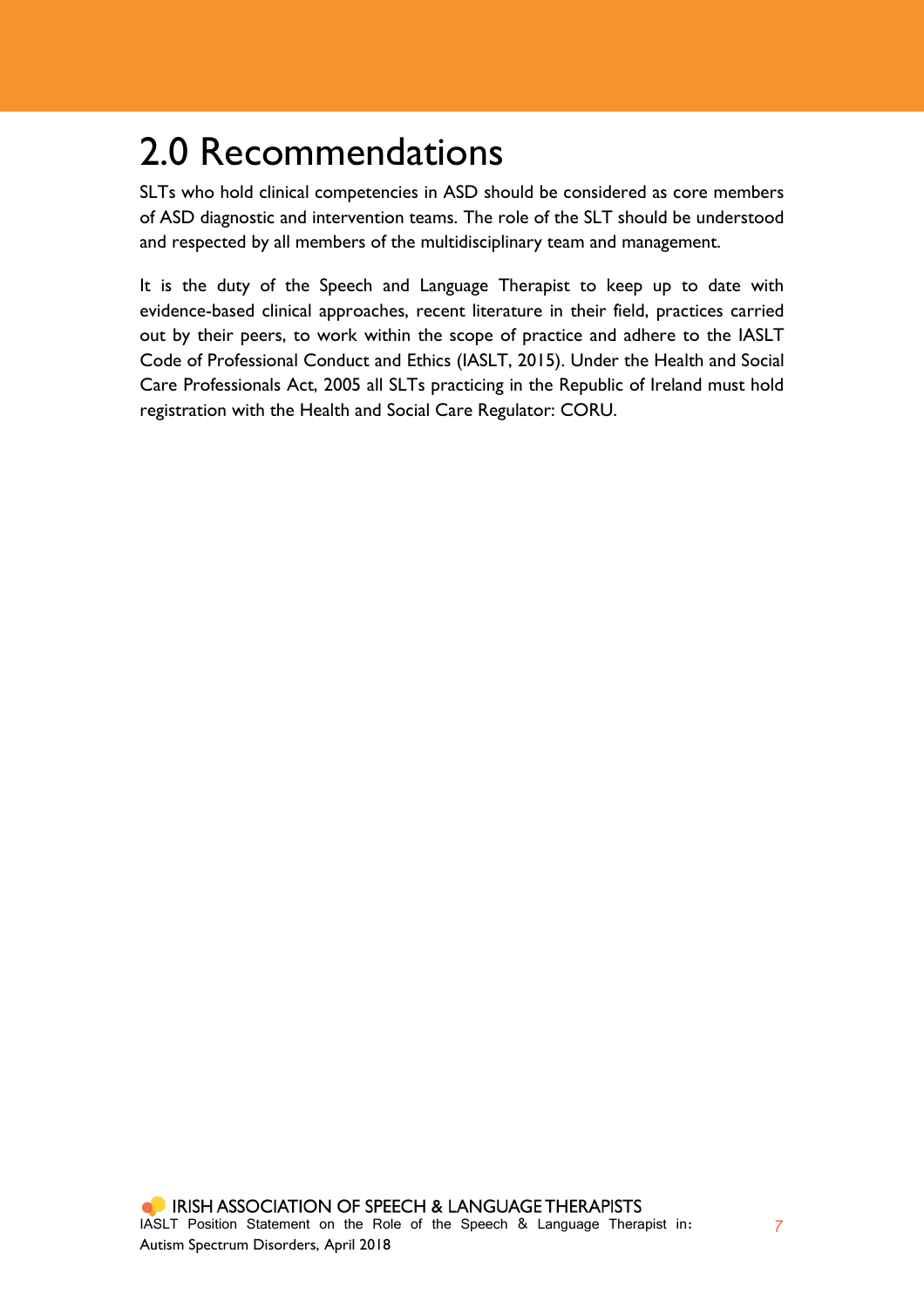### 2.1 Rationale

IASLT advocates that the unique contributions of SLTs are fundamental to effective and comprehensive ASD diagnostic assessments and subsequent interventions.

### **Clinical Guidelines**

The IASLT Scope of Practice (2016) highlights a key role of SLTs to be in the prevention, screening, assessment and diagnosis, consultation, intervention and management of communication and/or FEDS disorders. International clinical guidelines for the identification, assessment and diagnosis of ASD identify SLTs specifically as a core member of the assessment team (NICE 2017; SIGN, 2016). International clinical guidelines for the treatment and management of Autism Spectrum Disorders also recommend interventions such as social-communication interventions (NICE 2017; SIGN, 2016) and support for early communication skills (SIGN, 2016) for which SLTs hold the training and expertise to deliver.

### **Autism Spectrum Disorder Bill (2017)**

The recent Autism Spectrum Disorder Bill (2017) specifies that there should be an Autism Spectrum Disorder Strategy which makes provision for individual assessments of persons with autism spectrum disorder to be conducted by a team of medical professionals which includes a Speech and Language Therapist.

### **Knowledge and Expertise**

SLTs have a strong background in the neurodevelopmental basis of communication, language, feeding and other critical aspects of child development (particularly cognitive, social and emotional development) (Prizant, 2017).

They meet rigorous academic and clinical standards in these and other related areas (CORU, retrieved 2018). A core feature of a diagnosis of autism spectrum disorder must be that an individual presents with persistent difficulties with social communication and social interaction (DSM-5, ICD-10).

SLTs contribute specialised knowledge and expertise into social communication and social interaction, verbal and non-verbal communication, play, imagination as well as general speech and language development (SAC, 2018). Communication abilities are central to the diagnosis of ASD and SLTs' specialised knowledge is a vital part of both the assessment and intervention process (Farnsworth, 2003).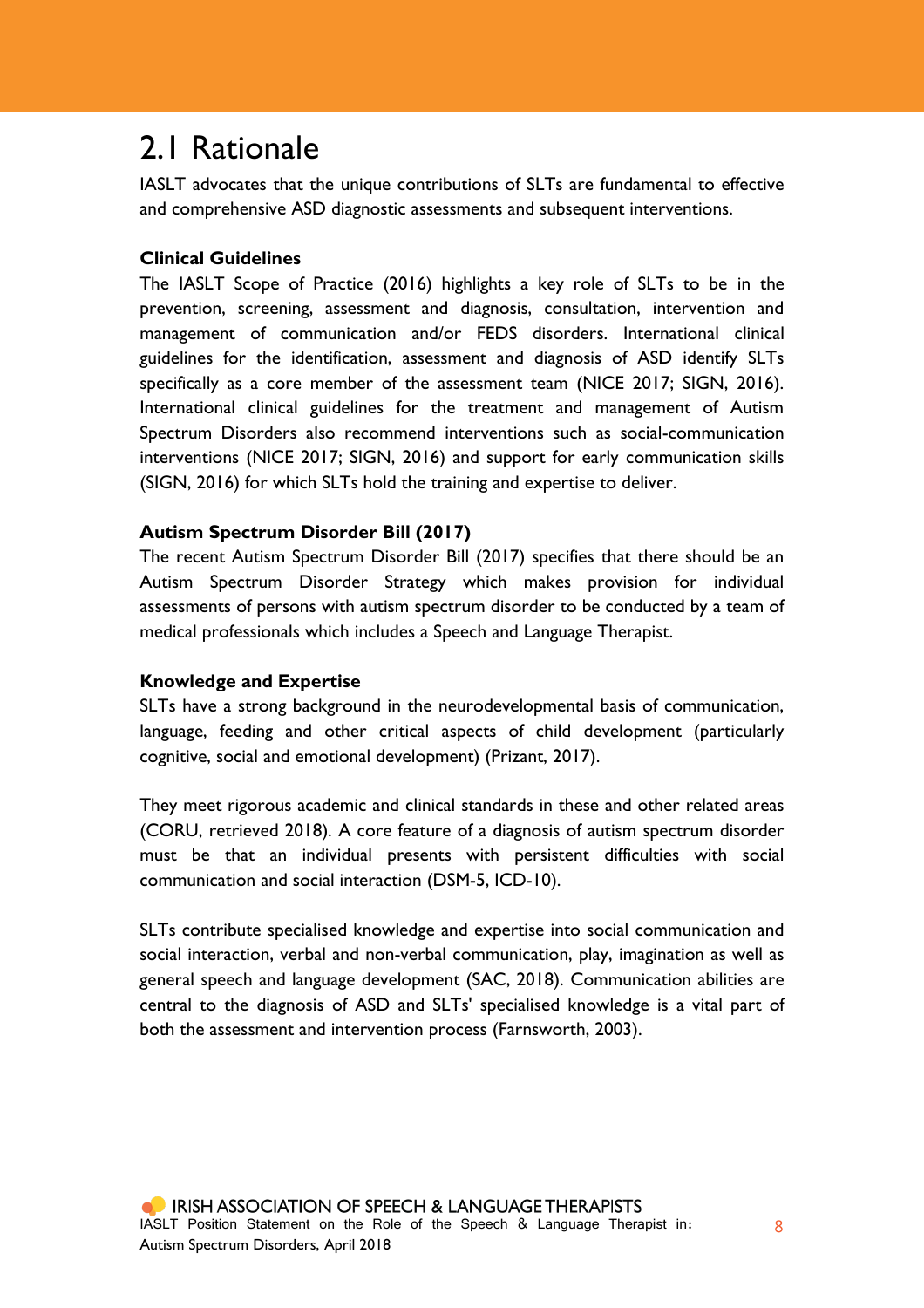### **Early Indicators**

Due to the early language delays and atypical social communication often present in infants with ASD (ASHA, retrieved 2018), SLTs are often among the first health professionals to identify early ASD features. SLTs ensure functional, holistic and developmentally-appropriate communication assessment and intervention for people with ASD across the lifespan (Paul, 2008; Rubin, 2017 as cited in SAC, 2018). SLTs often provide early intervention before diagnosis. They support the development of joint attention and early social communication skills (Kasari et al., 2008; Murza et al., 2016; Paul, 2008 cited in SAC, 2018) and so are able to analyse and report on an individual's response to intervention.

#### **Differential Diagnosis and Co-morbid Presentations**

SLTs have a unique role in identifying social communication characteristics which are of particular importance with regards to differential diagnosis of ASD. SLTs hold the knowledge and expertise to inform differential diagnosis of ASD from other related presentations (e.g. Developmental Language Disorder (DLD), Intellectual Impairment, Hearing Impairment, etc.). Their expertise is essential for helping to identify and understand ASD in the context of co-morbid presentations with associated communication impairments (e.g. Klinefelter Syndrome, Selective Mutism, Delayed Myelination) (Liu et al, 2018; Simms, M.D., 2016; Marrus and Hall, 2017, Simms and Ming Jin, 2015).

### **Continuing Professional Development (CPD) and Clinical Governance**

The IASLT acknowledges the complex nature of ASD and recognises that as with any area of clinical practice SLTs must engage in continuing professional development in line with identified learning needs. Speech and Language Therapists must also engage in professional supervision adhering to best practice protocols. Clear Clinical Governance is essential to ensure the highest quality service provision for people with ASD and their families.

CPD is an integral component in the continuing provision of safe and effective services for the benefit of people with ASD and their families. CPD is a means by which health and social care professionals maintain and improve their knowledge, skills and competence. All SLTs practicing in the Republic of Ireland must hold registration with CORU's Speech and Language Therapists Registration Board. Both CORU's and IASLT's Code of Professional Conduct and Ethics (2014, 2016) states that:

*SLTs must act within the limits of their knowledge, skills, competence and experience. Professional knowledge and skills must also be kept up to date.*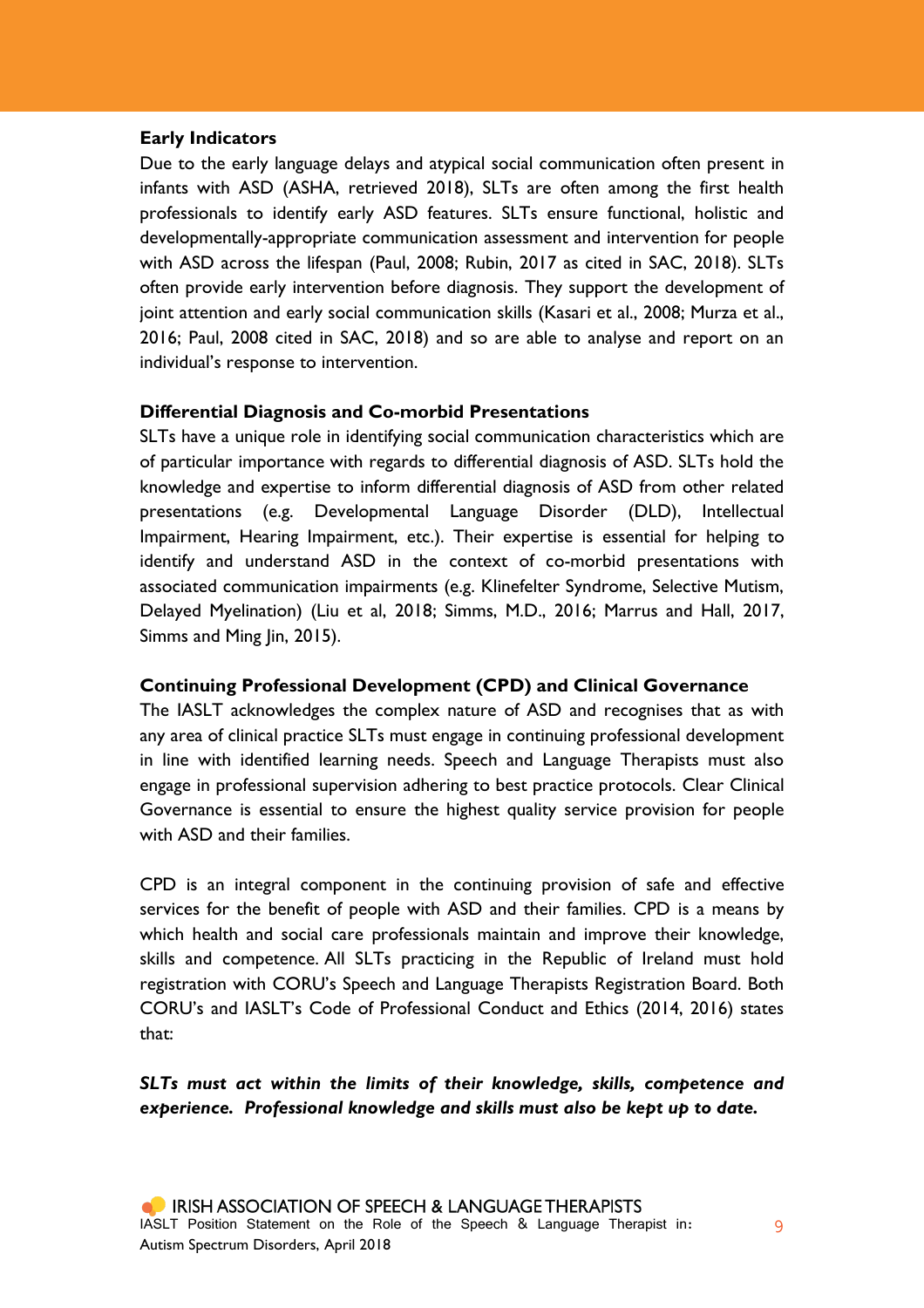## 3.0 References

American Psychiatric Association. (2013). *Diagnostic and statistical manual of mental disorders* (5th ed.). Arlington, VA: American Psychiatric Publishing. (DSM-5).

American Speech and Hearing Association (ASHA). (2015) *Practice Portal: Autism: Assessment.* Retrieved from:

[https://www.asha.org/PRPSpecificTopic.aspx?folderid=8589935303&section=Assessm](https://www.asha.org/PRPSpecificTopic.aspx?folderid=8589935303§ion=Assessment) [ent](https://www.asha.org/PRPSpecificTopic.aspx?folderid=8589935303§ion=Assessment)

American Speech and Hearing Association (ASHA). (2016). *Scope of [Practice](https://www.asha.org/policy/SP2016-00343/) in [Speech-Language](https://www.asha.org/policy/SP2016-00343/) Pathology.* Retrieved from [https://www.asha.org/policy/sp2016-](https://www.asha.org/policy/sp2016-00343/) [00343/](https://www.asha.org/policy/sp2016-00343/)

Autism Spectrum Disorder Bill. (2017). Ireland, enacted by the Oireachtas https://www.oireachtas.ie/documents/bills28/bills/2017/6117/b6117s.pdf

CORU (2018)*Speech and Language Therapist - Approved Qualifications*. Retrieved from: [http://www.coru.ie/en/education/speech\\_and\\_language\\_therapists\\_approved\\_qualific](http://www.coru.ie/en/education/speech_and_language_therapists_approved_qualifications) [ations](http://www.coru.ie/en/education/speech_and_language_therapists_approved_qualifications)

CORU - Health and Social Care Professionals Council (2014) Speech and Language Therapists Registration Board, Code of Professional Conduct and Ethics (pdf) retrieved from:

[http://www.coru.ie/en/registration/code\\_of\\_professional\\_conduct\\_and\\_ethics1](http://www.coru.ie/en/registration/code_of_professional_conduct_and_ethics1)

Diehl, S. Farnsworth. (2003). The SLP's role in collaborative assessment and intervention for children with ASD. *Topics in Language Disorders, 23*(2), 95-115.

Health Service Executive (2012). National Review of Autism Services Past, Present and Way Forward.

<https://www.hse.ie/eng/services/publications/disability/autismreview2012.pdf>

Irish Association of Speech and Language Therapists (IASLT, 2015). *Code of Professional Conduct and Ethics.* Retrieved from: [http://www.iaslt.ie/documents/publicinformation/IASLT/Code%20of%20Professional%](http://www.iaslt.ie/documents/publicinformation/IASLT/Code%20of%20Professional%20Conduct%20and%20Ethics%202015%20FINAL.pdf) [20Conduct%20and%20Ethics%202015%20FINAL.pdf](http://www.iaslt.ie/documents/publicinformation/IASLT/Code%20of%20Professional%20Conduct%20and%20Ethics%202015%20FINAL.pdf)

Irish Association of Speech and Language Therapists (IASLT). (2016). *Scope of Practice.* Retrieved from

[http://www.iaslt.ie/membership/documents/Clinical%20Guidelines%20and%20Proced](http://www.iaslt.ie/membership/documents/Clinical%20Guidelines%20and%20Procedures/IASLT%20Scope%20of%20Practice%202016%20FINAL%20VERSION) [ures/IASLT%20Scope%20of%20Practice%202016%20FINAL%20VERSION](http://www.iaslt.ie/membership/documents/Clinical%20Guidelines%20and%20Procedures/IASLT%20Scope%20of%20Practice%202016%20FINAL%20VERSION)

International Statistical Classification of Diseases and Related Health Problems 10th Revision, pdf: *The ICD-10 classification of mental and behavioural disorders: Clinical descriptions and diagnostic guidelines*. Geneva: World Health Organization, Version 2016.